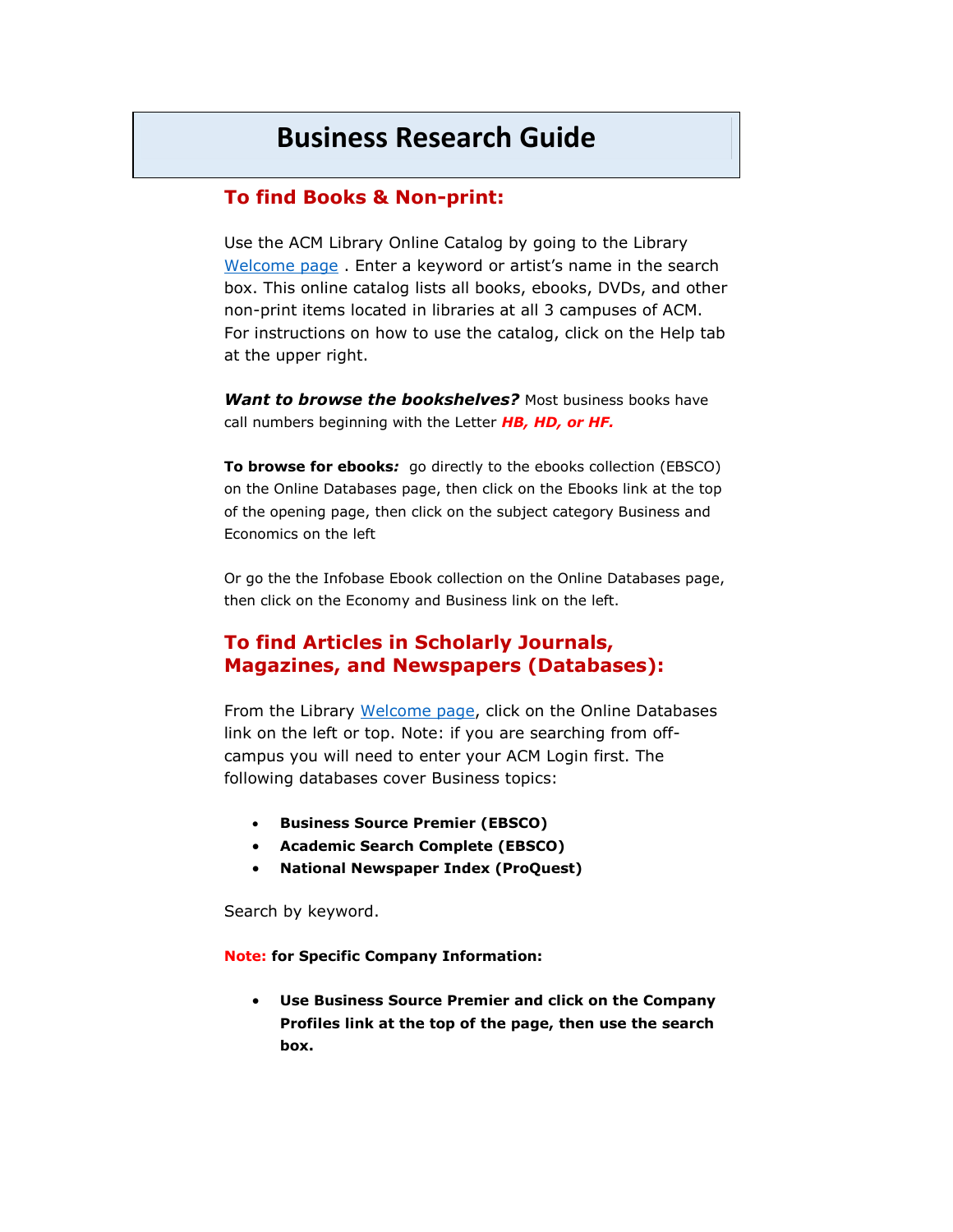**The following databases also include information on businessrelated topics:** 

- **Opposing Viewpoints (see Business & Economics topics)**
- **Issues and Controversies (see Economy, Money and Business)**
- **CQ Researcher (Browse reports by clicking on the Browse Topics link at the top of the opening page, then choose Business and Economics).**

## **Reference Sources (Encyclopedias, Dictionaries, etc.):**

#### *In Print:*

- The American Heritage Dictionary of Business Terms HF1001 .S348
- Bulls, bears, boom, and bust : a historical encyclopedia of American business concepts HF3021 .D59 2007
- Business: the Ultimate Resource HF1001 .B84
- Encyclopedia of Business and Finance HF1001 .E52
- Hoover's Handbook of Emerging Companies HG4057 .A28618
- Understanding American Business Jargon: a Dictionary HF1001.F65

#### **Web Sites: Use search boxes if available.**

**[Bloomberg BusinessWeek\\*](http://www.businessweek.com/)** 

**[The Conference Board](http://www.conference-board.org/)** 

**[The Federal Reserve System Online](http://www.federalreserveonline.org/)** 

**[Forbes\\*](http://www.forbes.com/)** 

**[Hoover's Online\\*](http://www.hoovers.com/)\*** 

**[Small Business Administration.](http://www.sba.gov/)** 

#### **[U.S. Census Bureau, Business & Industry](http://www.census.gov/econ/)**

\*Note: The print publications of these magazines are also indexed in the Business Source Premier database.